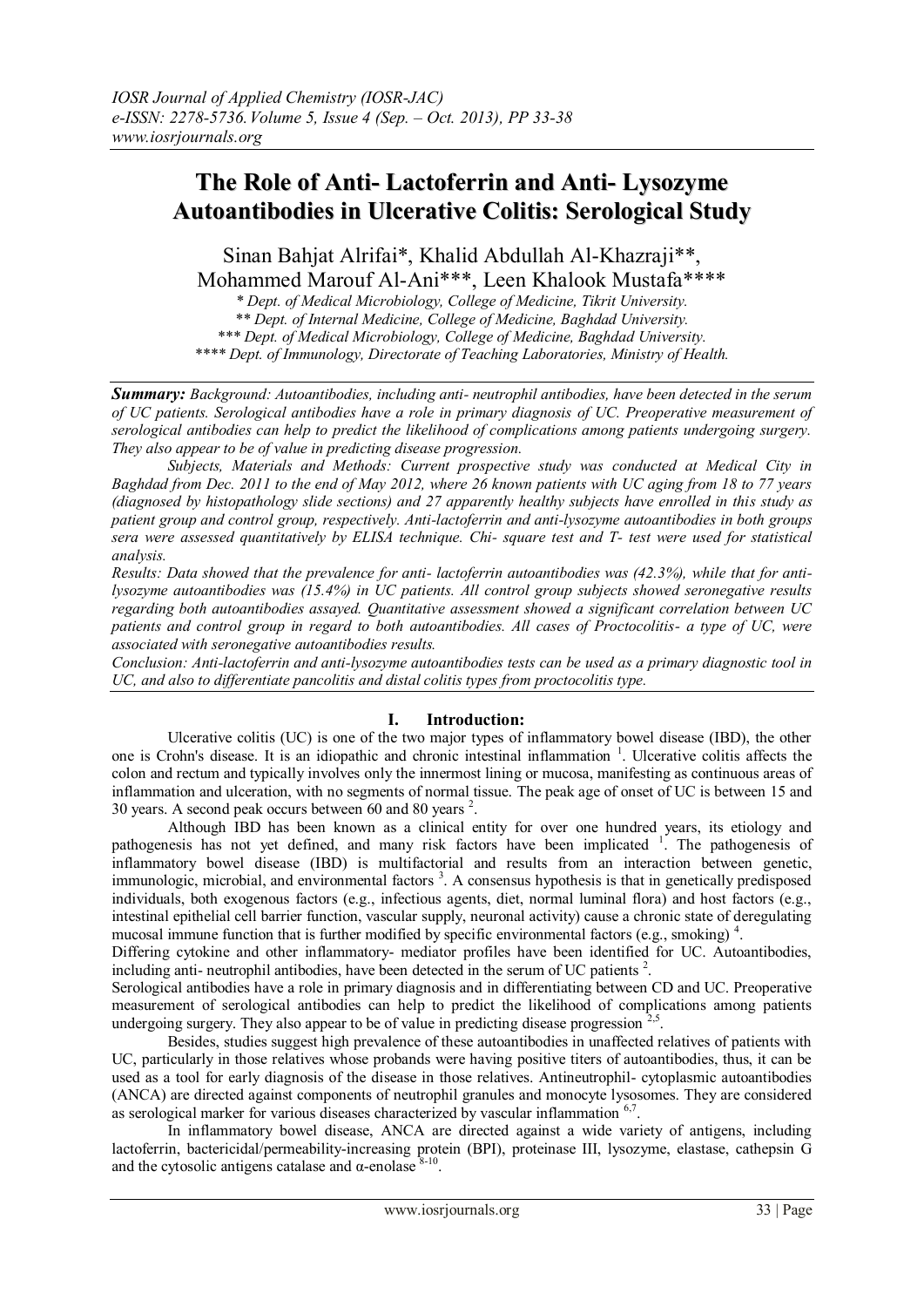Different patterns for cytoplasmic constituents are recognized; that with a perinuclear pattern (i.e. p-ANCA) have been described in IBD and shown as a sensitive and specific marker for UC. The p-ANCA is strongly associated with UC and may represent an indicator of genetic susceptibility to it  $^7$ .

The p-ANCA in UC in contrast to CD is more prevalent, while the anti-Saccharomyces cerevisiae antibody (ASCA) is more prevalent in CD than in UC, which provides a possibility to distinguish between them by serological testing. Moreover, Th2-related subclasses of IgG (IgG1 and IgG4) are associated with UC, as opposed to Th1-related subclasses (IgG2), which are more associated with CD. Together, these support distinct T-helper cell responses in CD and UC<sup>11, 12</sup>.

Lactoferrin is an iron-storing protein from the specific granules of the neutrophils. It binds the free iron ions that bacteria need for their growth and thus has an antimicrobial effect. Anti lactoferrin antibodies stimulates the increase in adherence to fibronectin and laminin similar in degree to that induced by TNF-α (a known neutrophil agonist). Humoral immune responses to lactoferrin, likely expressed on the neutrophil surface, can activate neutrophils in proinflammatory responses that may be pathogenic<sup>13</sup>.

Lysozyme is a glucosidase localized in the specific granules of neutrophils. Its antimicrobial activity protects the body from invading bacteria and it is expressed in normal human intestine. Chronic inflammation in colon results in induction of α and β defensins and increased lysozyme expression. This altered antimicrobial activity of epithelial cells in chronic colitis may be a consequence of changes in the epithelial lining, permitting adherence of both pathogenic bacteria and commensals directly to the epithelial cell surface <sup>14</sup>.

Antibodies in ulcerative colitis were commonly directed against lysozyme, cathepsin G, elastase, and lactoferrin, while it is directed against lysozyme in Crohn's disease <sup>15</sup>.

## **II. Materials and Methods:**

This study was conducted at the endoscopy department outpatient clinic of Baghdad Teaching Hospital/ Medical City in Baghdad from December 2011 to the end of May 2012, where 26 known patients aging from 18 to 77 years with Ulcerative Colitis (UC) (diagnosed by histopathology slide sections) have been submitted to a prospective study. Other 27 subjects have enrolled in this study as a control group, selected blindly to their medical condition (apart from IBD).

Base line data about subjects were obtained from their history and clinical examination, a previously arranged questionnaire was used for this purpose.

Venous blood samples of about 3-5 ml were collected by using disposable syringes, placed in plain tubes and allowed to clot (for minimum of 30 minutes) at room temperature (20-25°C), then sera are separated by centrifugation (3000 rpm for 5 minutes) and dispensed into sterile tightly closed Eppendrof tubes in 0.1 ml aliquots and stored at -20°C until assayed.

A commercial ELISA kits for the quantitative determination of IgG autoantibodies against both human lactoferrin and human lysozyme (IMMUCHEM TM, France) were used. This test was performed following the procedure protocol included within the kit packing as issued from the manufacturer company. The normal ranges that have been established for the anti- lysozyme and anti- lactoferrin test was < 10 U/ml. If the test value = 10 U/ml or more, the result is considered elevated.

Statistical analysis was done using statistical package for social sciences version 18 (SPSS V.18, Chicago, IL, USA). Chi square test was used to test the association between discrete variables. Two samples unpaired T- test was used to find the means of normally continuous samples of two sets of data. All P values used were asymptotic and two sided. Findings with P value less than 0.05 were considered significant.

## **III. Results:**

This study enrolled two groups; a patient group that included 26 known Ulcerative Colitis patients whom already have been diagnosed by colonoscopy and histopathology slide sections, and control group of 27 apparently healthy individuals. The male and female distribution of both groups is shown in figure (1).



*Fig(1): The distribution of patients and control groups according to their sex.*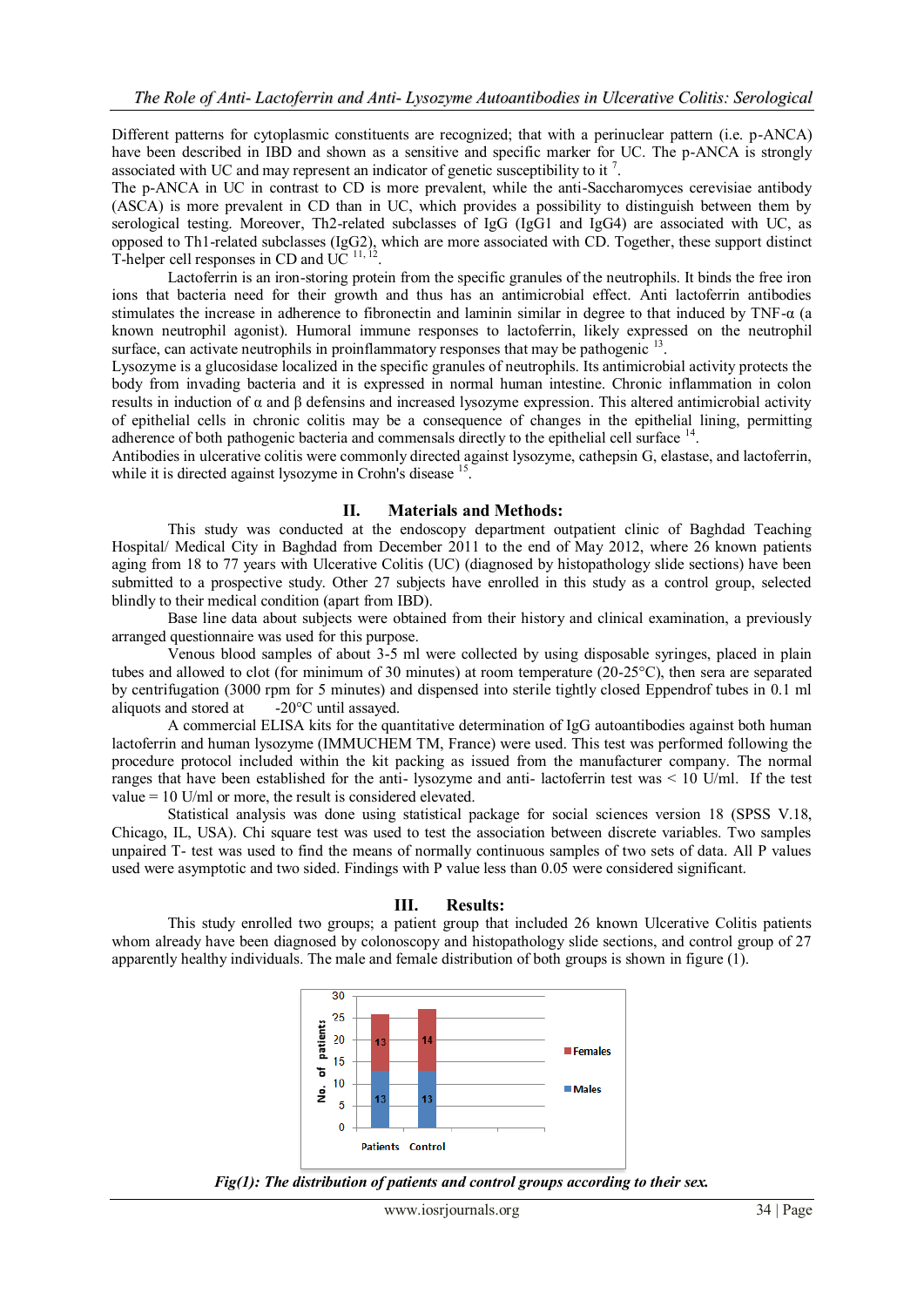The age and sex distribution at the time of onset of UC symptoms is illustrated in table (1). This table shows that the mean age of UC patients at time of onset were about  $32 \pm 17.2$  years old. Nearly an even distribution of sex among different age groups is also noticed.

|            | No. of UC patients |             | No. of control subjects |        |  |
|------------|--------------------|-------------|-------------------------|--------|--|
| Age        | male               | female      | male                    | female |  |
| (years)    |                    |             |                         |        |  |
| $10-19$    |                    | $\sim$      |                         | ◠      |  |
| 20-29      |                    | 4           |                         |        |  |
| 30-39      | 4                  | $\mathbf 3$ |                         | ◠      |  |
| 40-49      |                    |             |                         |        |  |
| $50 - 59$  |                    |             |                         |        |  |
| 60-69      |                    |             | ۰                       | ◠      |  |
| 70-79      |                    |             | ۰                       |        |  |
| Total      | 26                 |             | 27                      |        |  |
| C.I. Mean* | 31.8               |             | 36.7                    |        |  |
| S.D. **    | 17.2               |             | 15.8                    |        |  |

*Table (1): Age & sex distribution of IBD patients at time of onset.*

 $^*$  C.I. = Class Interval,

\*\* S.D.= Standard Deviation

Among the 26 UC patients, the assessments of anti- lactoferrin autoantibodies and anti- lysozyme autoantibodies using ELISA technique showed that 11 (42.3%) and 4 (15.4%) patients gave positive results, respectively. This is shown in figure (2).



*Figure (2): The distribution of positive cases among UC patients in regard to both anti- lactoferrin and antilysozyme autoantibodies.*

Seronegative results for both autoantibodies were founded in all subjects of the control group.

Using unpaired T- test, table (2) shows the statistical analysis for the UC group compared with control group in regard to both anti- lactoferrin and anti- lysozyme autoantibodies. Significant correlation was found between both groups (P value < 0.05) regarding anti- lactoferrin and anti- lysozyme autoantibodies data.

*Table (2): Statistical comparison between UC group data and control group data for anti- lactoferrin and anti- lysozyme autoantibodies.*

| .                                      |              |        |        |        |         |  |  |  |
|----------------------------------------|--------------|--------|--------|--------|---------|--|--|--|
| <b>Categories</b>                      | Mean<br>U/ml | $SD^*$ | T-Test | $Df^*$ | P-value |  |  |  |
| Anti-lactoferrin values in UC<br>cases | $7.56***$    | 7.41   | 3.07   | 52     | 0.003   |  |  |  |
| Control group                          | 2.95         | 2.28   |        |        |         |  |  |  |
| Anti- lysozyme values in UC<br>cases   | $621***$     | 6.87   | 2.22   | 52     | 0.03    |  |  |  |
| Control group                          | 3.07         | 2.5    |        |        |         |  |  |  |

\* SD= Standard Deviation, \*\*df= degree of freedom

\*\*\* Positive cases mean= 14.9 U/ml , negative cases mean= 3.6 U/ml

\*\*\*\* Positive cases mean = 17.9 U/ml , negative cases mean= 4.3 U/ml

Concerning the histopathological types of UC in current study, 6 cases were having pancolitis, 9 cases were of the distal colitis type, and another 11 cases were of the proctocolitis type, as seen in figure (3).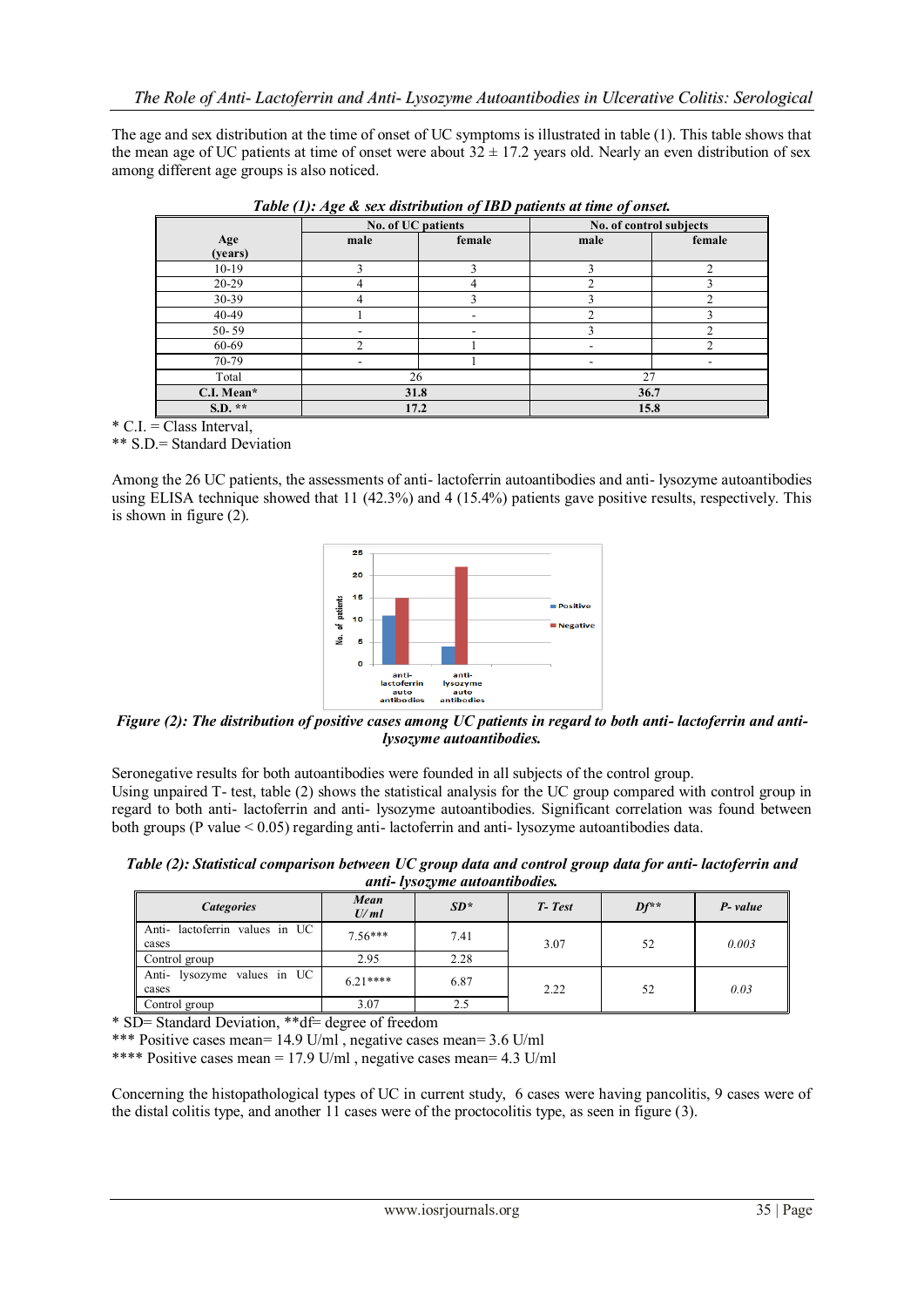

*Figure (3): The distribution of UC patients according to histopathology.*

Figure (4) shows the distribution of the positive cases of anti- lactoferrin and anti- lysozyme autoantibodies among the histopathological entities of UC patients. All the pancolitis cases show positive anti- lactoferrin assessment, four of them were also having positive results concerning the anti- lysozyme autoantibodies. The rest five positive cases for anti- lactoferrin assessment were shown to have the distal colitis entity of the disease. No positive cases for the autoantibodies assessment were noticed in proctocolitis patients.



*Figure (4): The distribution of the positive autoantibodies cases among different histopathological entities.* Only 17 of the 26 UC patients perform endoscopy at time of serological analysis, the other 9 cases have had non- recent histopathological study that, although confirming their condition, but not yield a recent activity of the disease at time of sampling. Only one UC case which is seropositive for both autoantibodies did not perform a recent histopathological study. The distribution of the seropositive autoantibodies cases according to the histopathological grading of the 17 UC patients is shown in figure (5), non- significant correlation was found (P  $>0.05$ ).



*Figure (5): The distribution of the seropositive and seronegative cases in regard to the histopathological grading in some of UC patients*.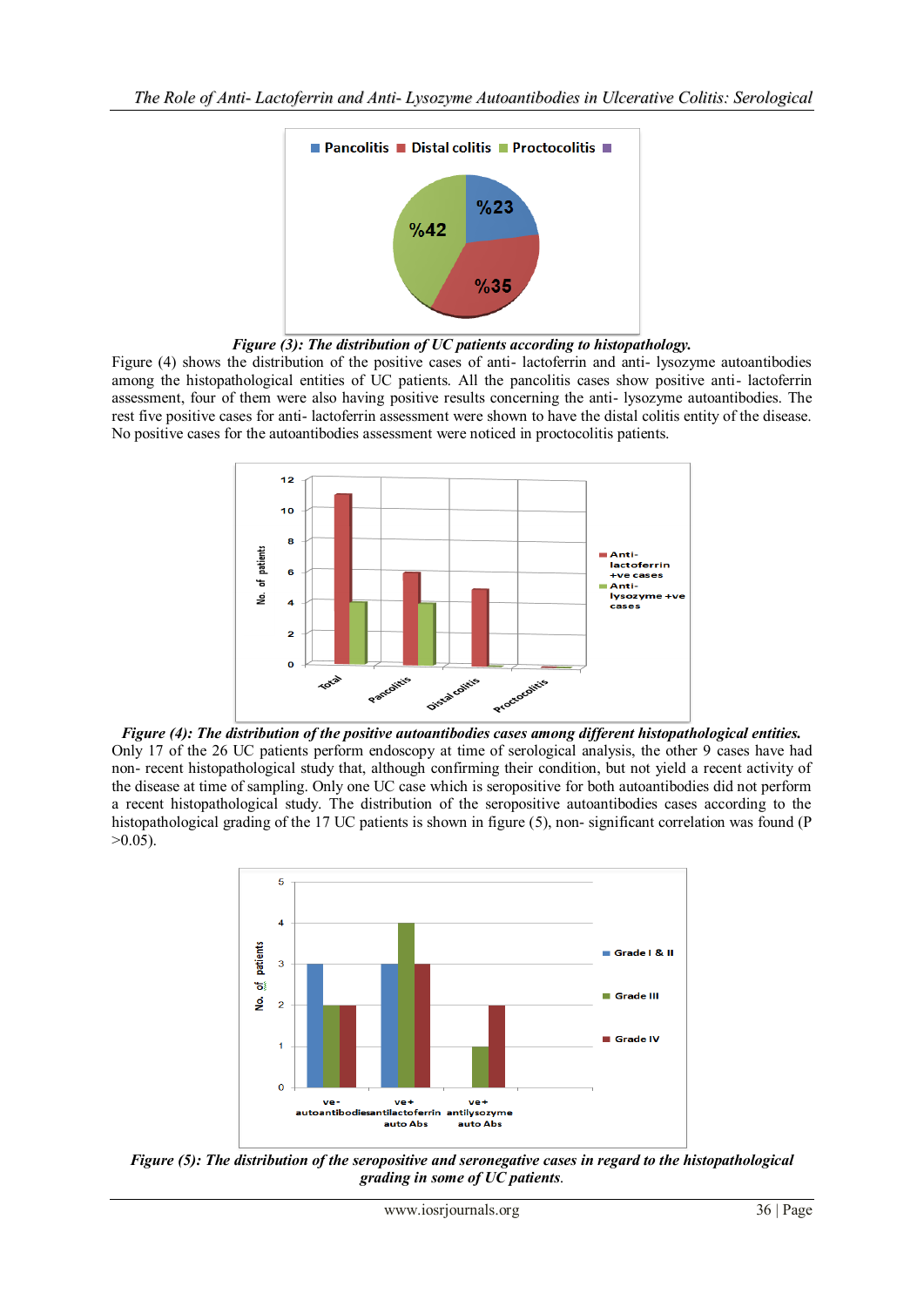### **IV. Discussion:**

Inflammatory bowel disease (IBD) is traditionally considered to be common in the Western world, and its incidence has sharply increased since the early 1950s. In contrast, until the last decade, many cases have been reported from other parts of the world. These changes may represent differences in diagnostic practices and increasing awareness of the disease <sup>16</sup>.

In current study, nearly similar distribution of UC cases between box sexes were noticed. This is in agree with what was found in many areas of the world regarding UC  $17-19$ .

Inflammatory bowel disease is diagnosed at a slightly older age in Asia than in the West <sup>19</sup>. In current study data, the mean age group for UC incidence was about  $32 \pm 17.2$  years. In many areas of the Western countries, the peak incidence for UC patients is  $15-30$  years  $\frac{1,20,21}{1,20,21}$ .

Prideaux et al <sup>19</sup> also found that a second incidence peak is less common in Asia compared to that of Western countries. This is also in agree with current study data as only 4 patients (15.4 %) out of twenty six with UC were above 60 years of age.

The worldwide prevalence of pANCA in UC is 23-81% 88. Current study data showed a prevalence for anti- lactoferrin autoantibodies in UC is 42.3%, which is in agree with formerly mentioned worldwide percentages and other studies <sup>22,23</sup>. In contrast, anti- lysozyme auto antibodies showed lower prevalence rates (15.4%) in UC, this is in agree with Hauschild et al 1993, (15%) and Schmitt et al 1993, (20%) and disagree with Kossa et al 1995, who gave higher results (53%). This lower rate regarding anti-lysozyme autoantibodies in UC may be due to the fact that, in normal colon, no lysozyme was detected in surface epithelial cells or in mucous crypt cells, nor was lysozyme present in the lamina propria except in a few granulocytes. Also, normal rectum contained no lysozyme-positive cells  $24$ , and since nearly 42% of current UC cases were of the proctocolitis type, this rate should be lower than expected  $24-27$ .

Quantitative analysis using T-test shows a significant correlation between both UC patients and control groups (P value < 0.05) regarding anti- lactoferrin and anti- lysozyme autoantibodies data. This positive correlation of anti- lactoferrin autoantibodies are in agree with chauveau et al 2009. Also, Bianca et al 2009, used multiple techniques to confirm that lactoferrin is the major target for anti-neutrophil perinuclear cytoplasmic antibodies in UC  $^{28, 29}$ .

All positive autoantibodies titer cases were of either pancolitis or distal colitis. This is in agree with Nisihara et al 2010, who stated that positivity was correlated with pancolitis or left colitis. Senka et al 2011, also found higher concentrations of multi-specific ANCA in long-lasting, left-sided UC, and suggested an influence of bacterial stimulation on the break of tolerance. Also, Toader and Durnea 2011, found that more than half of their positive cases (60%) were of pancolitis type. This goes with current study data which showed that 54.5% of patients with positive autoantibodies were of pancolitis type  $30-32$ .

Regarding histopathological grading of UC and its relation to seropositivity for autoantibodies, non-significant correlation was found between these parameters ( $p$  > 0.05). This is in agree with Chlebowczyk et al <sup>33</sup> who found no link between p-ANCA antibodies and the clinical picture of UC.

### **V. Conclusion:**

Anti-lactoferrin and anti-lysozyme autoantibodies tests can be used as a primary diagnostic tool in UC, and also to differentiate pancolitis and distal colitis types from proctocolitis type.

#### **References:**

- [1]. Friedman S, and Blumberg RS. Inflammatory bowel disease. In: Kasper DL, Braunwald E, Fauci AS, et al. Harrison's principles of internal medicine. 16<sup>th</sup> ed., McGraw- Hill, New York. 2005; (276): 1776- 1789.
- [2]. Head KA, and Jurenka JS. Inflammatory bowel disease part I: Ulcerative colitis- pathophysiology and conventional and alternative treatment options. Alternative medicine review 2003; 8(3): 247- 283.
- [3]. Dubeau MF, Iacucci M, Beck PL, et al. Drug-induced inflammatory bowel disease and IBD-like conditions. Inflammatory Bowel Diseases, 2012. Online ed.; Available at URL[: http://onlinelibrary.wiley.com/doi/10.1002/ibd.22990/abstract](http://onlinelibrary.wiley.com/doi/10.1002/ibd.22990/abstract)
- [4]. Xavier RJ, Podolsky DK. Unraveling the pathogenesis of inflammatory bowel diseases. Nature 2007; 448: 427–434.
- [5]. Prideaux L, De Cruz P, Ng SC, et al. Serological antibodies in inflammatory bowel disease: A systematic review. Inflammatory Bowel Diseases 2012; 18: 1340–1355.
- [6]. Miettinen DA. Clinical implications and utility of Antineutrophil cytoplasmic antibodies in rheumatoid arthritis, spondylarthropathy, and ulcerative colitis. Academic dissertation submitted to the University of Tampere, Medical School-Dept. of clinical microbiology, Finland 2000.
- [7]. Monteleone G, Marasco R, Parrello T, et al. Low Prevalence of p-ANCA in Unaffected Relatives of Patients with Ulcerative Colitis from a Mediterranean Area. Inflammatory bowel diseases 1996; 2: 11-15.
- [8]. Peen E, Almer S, Bodemar G, et al. Anti-lactoferrin antibodies and other types of ANCA in ulcerative colitis, primary sclerosing cholangiitis and Crohn's disease. Gut 1993; 34:56–62.
- [9]. Stoffel MP, Csernok E, Herzberg C, Johnston et al. Anti-neutrophil cytoplasmic antibodies (ANCA) directed against bactericidal/permeability increasing protein (BPI): a new seromarker for inflammatory bowel disease and associated disorders. Clinical & Experimental Immunology 1996; 104:54–9.
- [10]. Hagen EC, Andrassy K, Csernok E, et al. Development and standardization of solid phase assays for the detection of antineutrophil cytoplasmic antibodies (ANCA). A report on the second phase of an international cooperative study on the standardization of ANCA assays. Journal of Immunology Methods 1996; 196: 1–15.